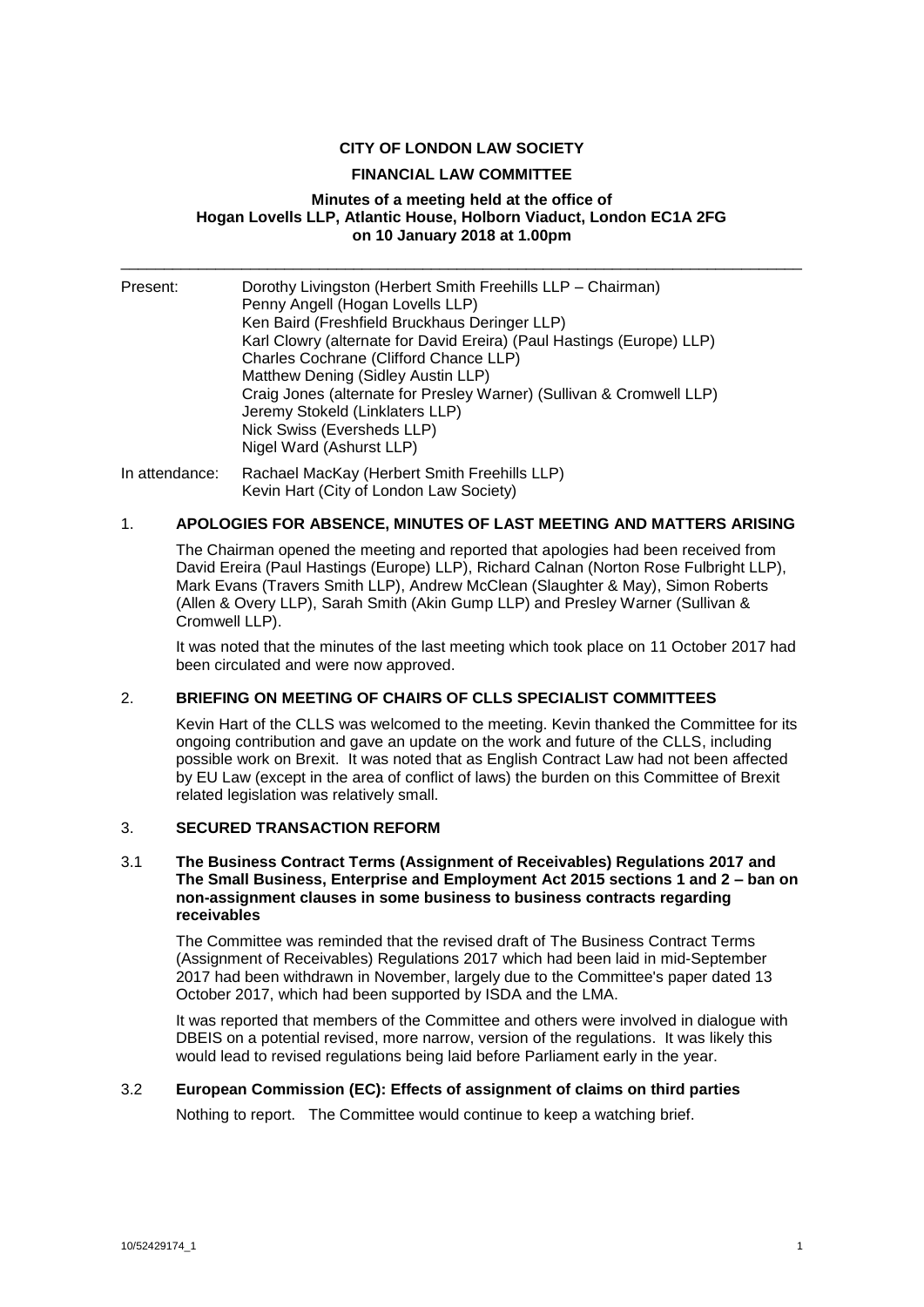### 3.3 **Goods Mortgages to replace Bills of Sale**

It was noted that the final form Goods Mortgages Bill had been issued by the Law Commission on 24 November 2017, together with a report and proposal for the Treasury to sanction putting the Bill through Parliament using the "uncontroversial" short form process for Law Commission Bills, following which some members of the Committee had met with the Treasury and the Law Commission to discuss the Bill. The Committee did not believe this Bill is suitable Bill for the short form procedure.

Further developments are awaited.

# 3.4 **CLLS Secured Transactions Law Reform/Code**

Now that other more pressing related issues had been addressed, work on the proposed code would resume soon.

# 4. **LIBOR – POSSIBLE PLANNED END FOR THE END OF 2021**

The working party set up in response to the FCA's announcement of the proposed end of panel bank support for LIBOR at the end of 2021, had met. It had been decided that, since the market would need to make more progress on formulating a suitable replacement for LIBOR in the loan market, in the meantime the working party should focus its discussions on the impact on legacy contracts.

It was also noted that the market-led working group on sterling risk-free rates now had an extended mandate and broader participation, and that two new sub-groups had been set up in relation to loans (chaired by Claire Dawson LMA) and bonds (chaired by Paul Richards ICMA). The Committee's working party would keep in touch with their work.

Finally, it was noted that the LMA had held a seminar on LIBOR earlier in the week which some Committee members had attended and found to be a very helpful event.

# 5. **INTRAGROUP GUARANTEES, INTRAGROUP LOANS AND ICAEW AND ICAS GUIDANCE ON DISTRIBUTIONS** (**TECH 02/17BL APRIL 2017 – SECTIONS 9.45 TO 9.68)**

It was reported that a conference had been held at Erskine Chambers in November, which had indicated that there is considerable support for the CLLS position on the legal analysis of certain intragroup transactions, such as guarantees.

The work of the CLLS and Law Society joint working party is ongoing.

### 6. **CALL FOR EVIDENCE ON GOVERNMENT PROPOSALS FOR A NEW REGISTER OF BENEFICIAL OWNERS OF OVERSEAS COMPANIES WHICH OWN UK PROPERTY OR PARTICIPATE IN UK GOVERNMENT PROCUREMENT**

The Committee was reminded that, in April 2017, the government had issued a Call for Evidence on proposals to create a new register showing who owns and controls overseas legal entities which own UK property or participate in UK government procurement.

It was noted that in December, the government's Anti-Corruption Strategy 2017-2022 stated that a draft bill would be published for the establishment of a public register of beneficial ownership of overseas legal entities (para 2.2).

The Committee would therefore keep watch on developments.

# 7. **COMPETITION**

# 7.1 **EC Management Plan 2017 – Syndicated lending**

Nothing further to report as yet. The Committee would keep a watching brief.

# 8. **FINANCIAL STABILITY: EU BANK RECOVERY AND RESOLUTION DIRECTIVE, ARTICLE 55 – CONTRACTUAL RECOGNITION OF BAIL-IN**

Nothing to report.